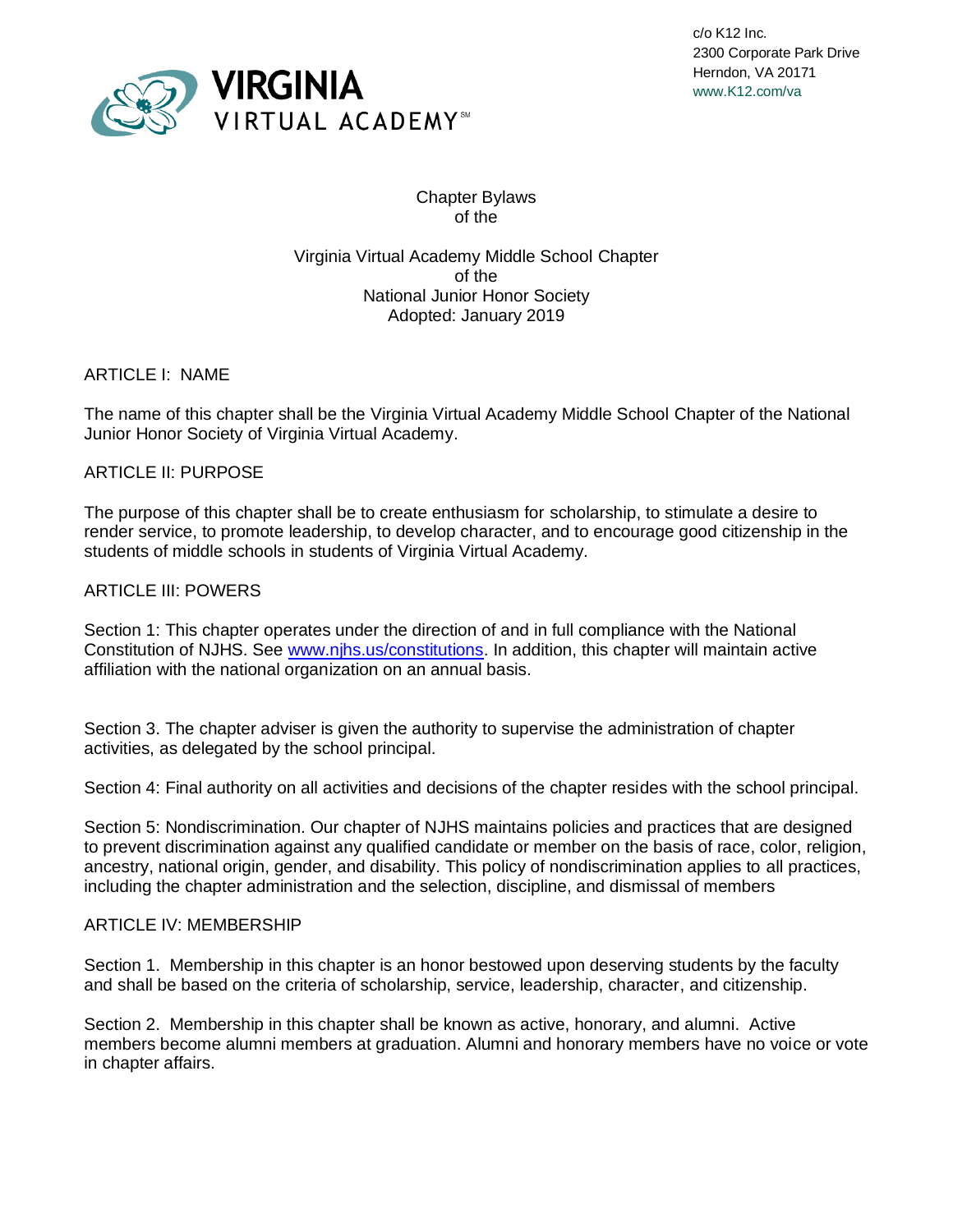Section 3. Eligibility:

- a. Candidates eligible for selection to this chapter must be in the second semester of sixth grade or members of the seventh, eighth, or ninth grade class.
- b. To be eligible for selection to membership in this chapter, the candidate must have been enrolled for a period equivalent to one semester at Virginia Virtual Academy.
- c. Candidates eligible for election to the chapter shall have a minimum cumulative grade point average of 3.5 on a 4.0 scale. Upon meeting the grade level, enrollment, and GPA standards, candidates shall then be considered based on their service, leadership, character, and citizenship.

## ARTICLE V: SELECTION OF MEMBERS

Section 1. The selection of members to this chapter shall be by a majority vote of the faculty council which consists of five faculty members appointed by the principal. The chapter adviser shall be the sixth, nonvoting, *ex officio* member of the faculty council.

Section 2. The selection of active members shall be held once a year during the second semester of the school year.

Section 3. Prior to the final selection, the following shall occur:

a. Students' academic records shall be reviewed to determine scholastic eligibility.

b. All students who are eligible scholastically (i.e., candidates) shall be notified and asked to complete and submit the candidate information form for further consideration.

c. The faculty shall be requested to evaluate candidates determined to be scholastically eligible using the official input form provided by the chapter adviser.

d. The faculty council shall review the candidate information forms, faculty input, and other relevant information to determine those who fully meet the selection criteria for membership.

Section 4. Candidates become members when inducted at a special ceremony.

Section 5. An active member of the National Junior Honor Society who transfers from this school will be given an official letter indicating the status of his/her membership.

Section 6. An active member of the National Junior Honor Society who transfers to this school will be automatically accepted for membership in this chapter. The faculty council shall grant to the transferring member one semester to attain the membership requirements and, thereafter, this member must maintain those requirements for this chapter in order to retain his/her membership.

#### **ARTICLE VI: OBLIGATIONS OF MEMBERS**

Section 1. Annual dues for this chapter shall be \$5.00. Dues will be payable to the chapter within 30 days of induction.

Section 2. Each member of this chapter who is in good standing with regard to the membership standards and member obligations shall be entitled to wear the emblem adopted by the National Junior Honor Society.

Section 3. Any member who withdraws, resigns, or is dismissed from the chapter shall return the emblem to the chapter.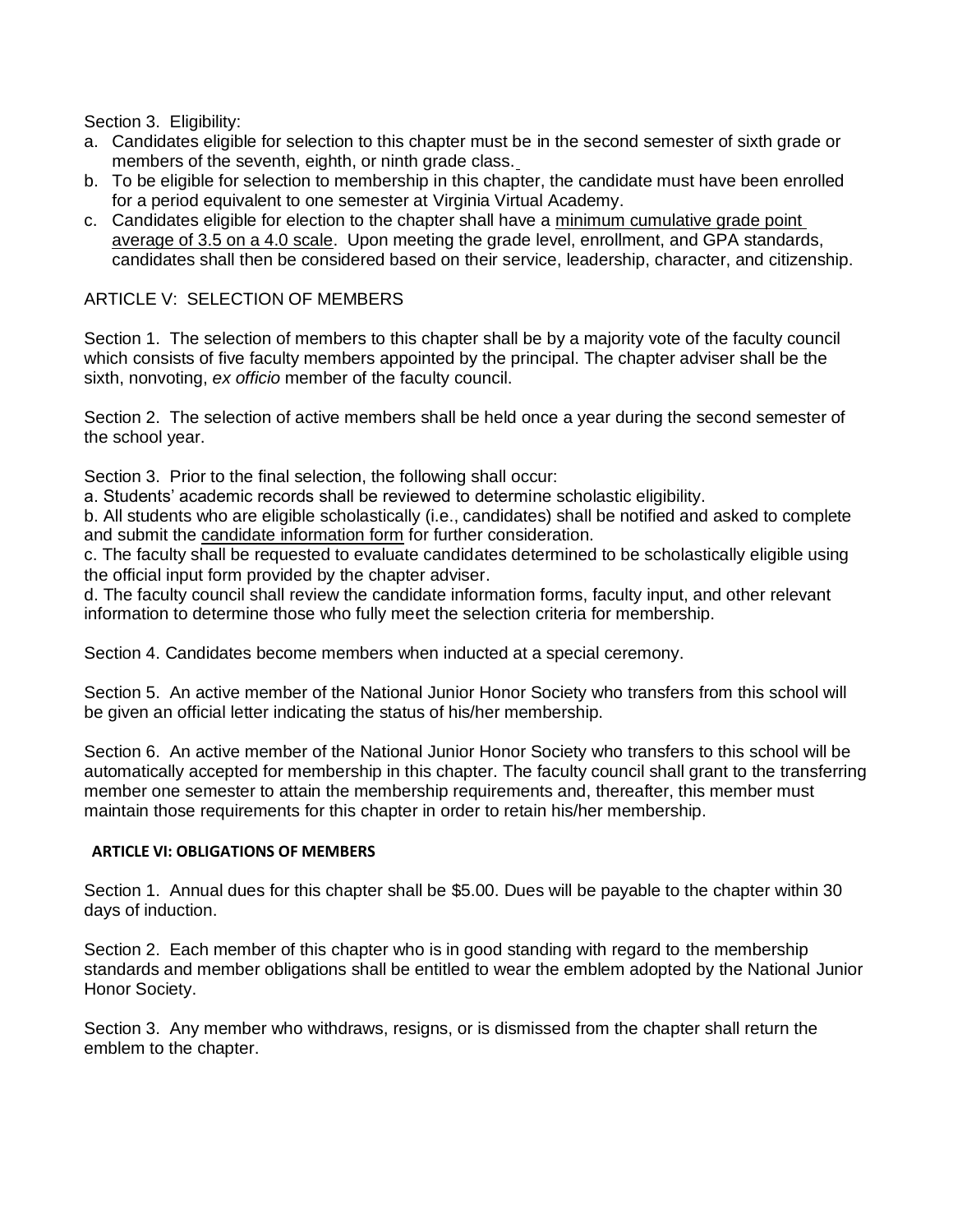### ARTICLE VII: OFFICERS

Section 1. The officers of the chapter shall be president, vice president, and secretary/treasurer.

Section 2. Student officers shall be elected at the last meeting of each school year. All returning members in good standing with the chapter are eligible to run for a position as an officer. Any active member can nominate an eligible member as a candidate for office.

Section 3. Voting shall be by secret ballot. A majority vote shall be necessary to elect any officer of this chapter. If the first vote does not yield a majority, a second vote shall be taken of the two candidates receiving the highest number of votes.

Section 4. It shall be the duty of the president to preside at the meetings of the chapter and serve as the official representative of the chapter at school and community functions.

Section 5. The vice president shall preside in the absence of the president and shall also keep a record of members' contributions to leadership and service.

Section 6. The secretary/treasurer shall keep the minutes and attendance records for meetings and be responsible for all official correspondence; shall keep the record of business expenses, dues, and all other financial transactions of the chapter.

Section 7. Officers and the faculty adviser(s) shall collectively be known as the chapter's executive committee. The executive committee shall establish annual goals for the chapter and have general charge of the meetings and the business of the chapter, but any action by the executive committee is subject to the review of the chapter members.

#### ARTICLE VIII: MEETINGS

Section 1. Regular meetings of this chapter shall be monthly. Special meetings can be called by the president with approval of the adviser.

Section 2. This chapter shall conduct its meetings according to *Robert's Rules of Order.*

Section 3. Members are expected to attend all chapter meetings.

ARTICLE IX: ACTIVITIES

Section 1. The chapter shall determine one or more service projects for each year.

Section 2. All members shall regularly participate in these projects.

Section 3. These projects shall have the following characteristics: fulfill a need within the school or community; have the support of the administration and the faculty; be appropriate and educationally defensible; and be well planned, organized, and executed.

Section 4. Each member shall have the responsibility for choosing and participating in an individual service project which reflects his or her particular talents and interests and as approved by the chapter adviser. This is in addition to the chapter projects to which all members contribute.

Section 5. The chapter shall publicize and promote its projects in a positive manner.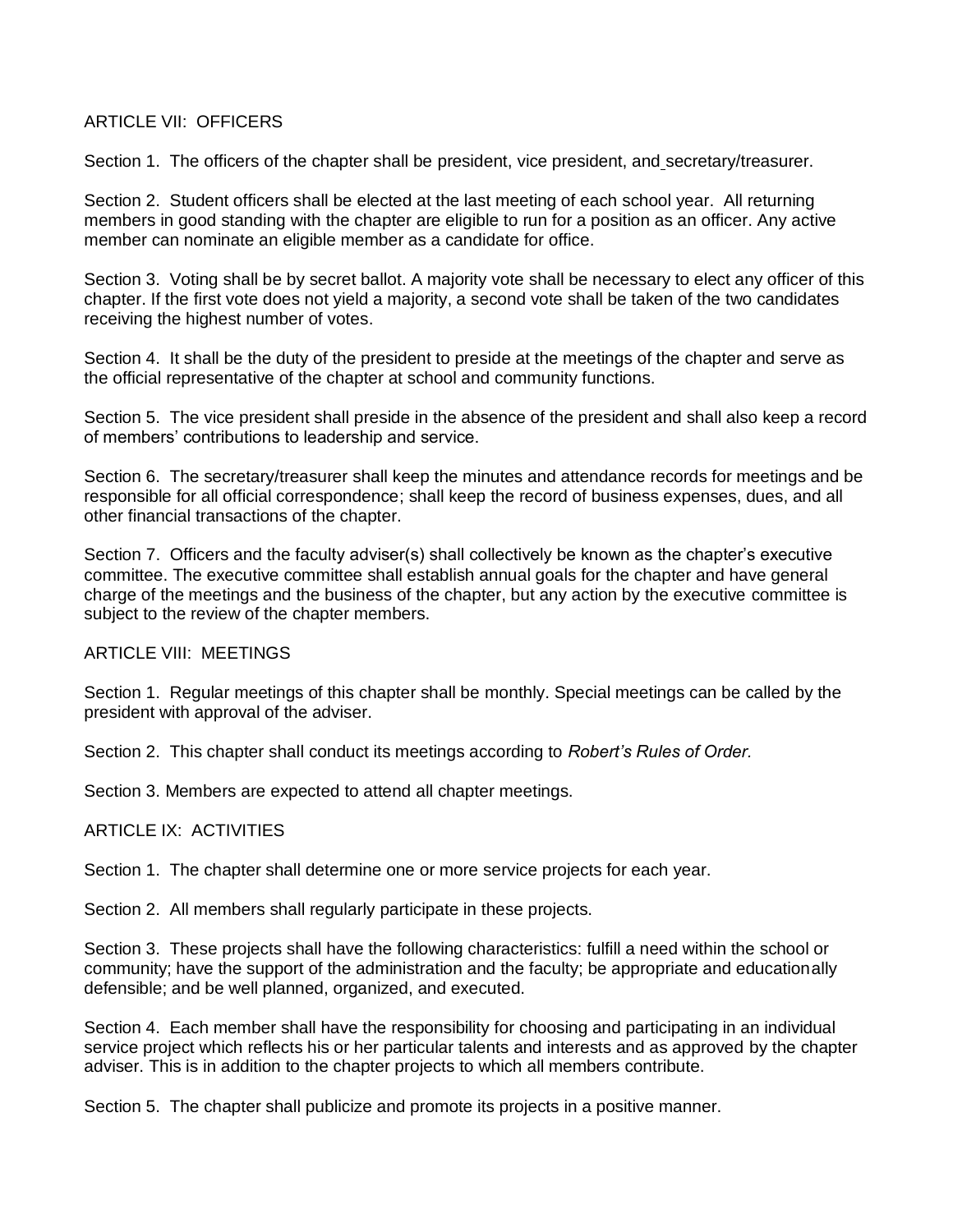# ARTICLE X: DISCIPLINE and DISMISSAL of MEMBERS

Section 1. Any member who falls below the standards of scholarship, service, leadership, character, or citizenship may be considered for discipline or dismissal from the Virginia Virtual Academy Middle School chapter of the National Junior Honor Society. A member of the National Junior Honor Society is expected to maintain his/her academic standing and take an active role in service and leadership to his/her school and community.

Section 2. If a member's cumulative grade point average falls below the standard in effect when he/she was selected (3.0 out of 4.0, A/B grades only), he /she will be given a written warning and a reasonable time period for improvement. If the cumulative grade point average remains below standard at the end of the warning period, the student will be subject to further disciplinary action by the faculty council that includes consideration of dismissal from the chapter.

Section 3. Violations of the law or school regulations can result in immediate consideration of the dismissal of a member (see Section 5 below). These violations include but are not limited to stealing; destruction of property; cheating; truancy; or possession, selling, or being under the influence of drugs or alcohol at school or school-related activities or in the community.

Section 4. Offenders of the school conduct code (such as use of profanity, failure to comply, unexcused absences, excessive tardiness, etc.) will receive written warning notification. A conference may be requested by either party (faculty council or student/parent). If the member is involved in another violation of the school conduct code, the member may be considered for dismissal.

Section 5. Chapter officers, as representatives of the chapter, can be removed from their positions as a consequence of disciplinary action taken by the faculty council.

Section 6. In all cases of pending dismissal:

a. The member will receive **written notification** from the adviser/faculty council indicating the reason for consideration of dismissal.

b. The member has the **right** to respond to the charge(s) against him/her at a **hearing** before the faculty council prior to any vote on dismissal (in accordance with due process identified in Article X of the National Constitution). The member has the opportunity to present his/her defense either in person or via a written statement presented in lieu of the face-to-face hearing. Following the hearing, the faculty council will then vote on whether to dismiss. A majority vote of the faculty council is needed to dismiss any member.

c. The results of the faculty council vote will be presented to the principal for review, and then stated in a letter sent to the student and parents. Dismissed members must surrender any membership emblems to the adviser.

d. The faculty council's decision may be appealed to the building principal and afterwards according to provisions of the school district discipline policies.

e. A member who is dismissed or resigns may never again be considered for membership in the National Junior Honor Society.

Section 7. In lieu of dismissal, the faculty council may impose disciplinary sanctions upon a member as deemed appropriate.